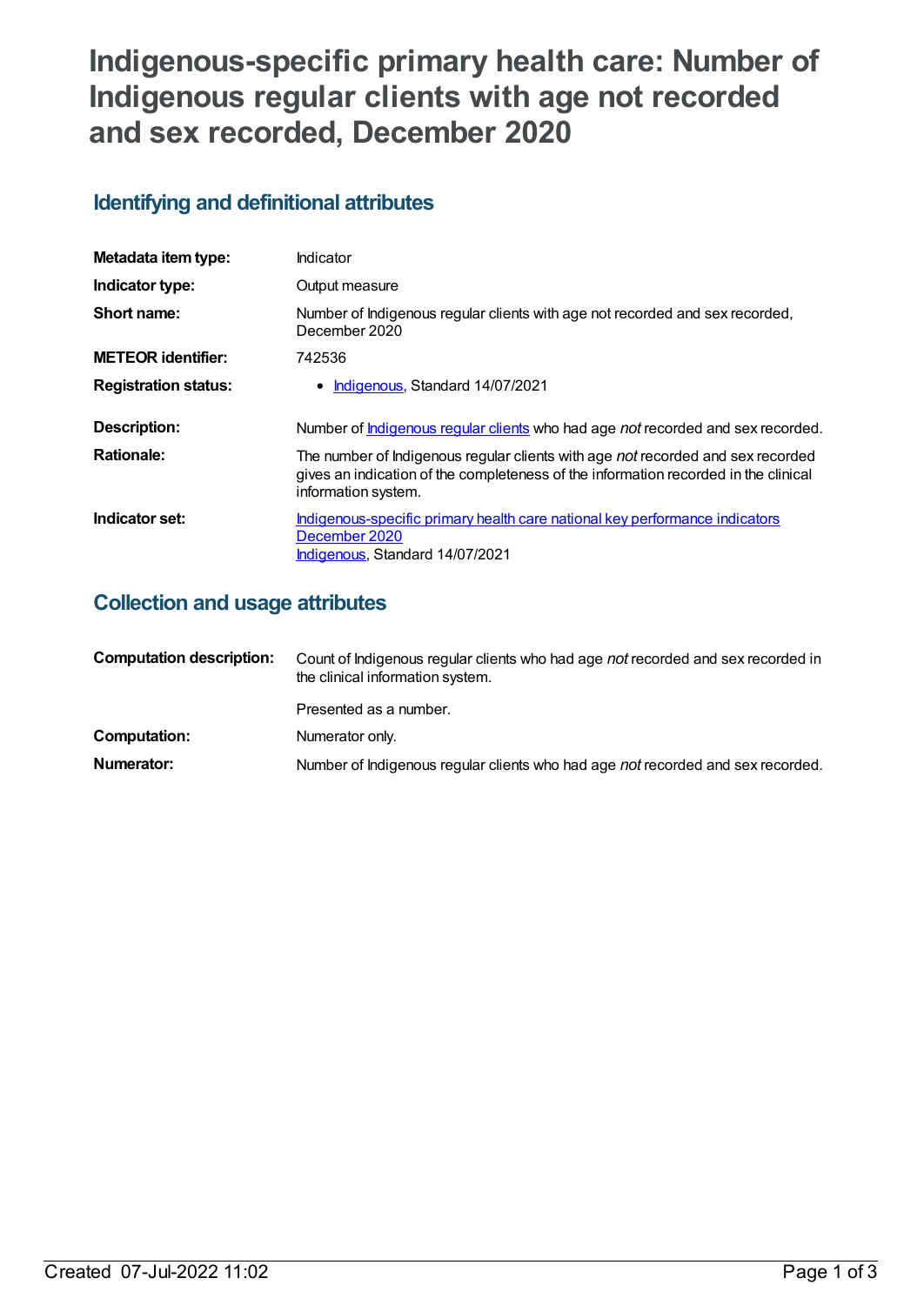#### [Person—age,](https://meteor.aihw.gov.au/content/303794) total years N[NN]

#### **Data Source**

[Indigenous-specific](https://meteor.aihw.gov.au/content/737914) primary health care national Key Performance Indicators (nKPI) data collection

#### **NMDS / DSS**

[Indigenous-specific](https://meteor.aihw.gov.au/content/738532) primary health care NBEDS December 2020

**Guide for use**

Unknown/not stated only.

#### **Data Element / Data Set**

[Person—Indigenous](https://meteor.aihw.gov.au/content/602543) status, code N

#### **Data Source**

[Indigenous-specific](https://meteor.aihw.gov.au/content/737914) primary health care national Key Performance Indicators (nKPI) data collection

**NMDS / DSS**

[Indigenous-specific](https://meteor.aihw.gov.au/content/738532) primary health care NBEDS December 2020

**Guide for use**

Indigenous only.

#### **Data Element / Data Set**

[Person—sex,](https://meteor.aihw.gov.au/content/635126) code X

#### **Data Source**

[Indigenous-specific](https://meteor.aihw.gov.au/content/737914) primary health care national Key Performance Indicators (nKPI) data collection

#### **NMDS / DSS**

[Indigenous-specific](https://meteor.aihw.gov.au/content/738532) primary health care NBEDS December 2020

#### **Data Element / Data Set**

[Person—regular](https://meteor.aihw.gov.au/content/686291) client indicator, yes/no code N

#### **Data Source**

[Indigenous-specific](https://meteor.aihw.gov.au/content/737914) primary health care national Key Performance Indicators (nKPI) data collection

#### **NMDS / DSS**

[Indigenous-specific](https://meteor.aihw.gov.au/content/738532) primary health care NBEDS December 2020

#### **Guide for use**

Regular clients only.

**Comments:** Census date for reporting is 31 December 2020.

## **Representational attributes**